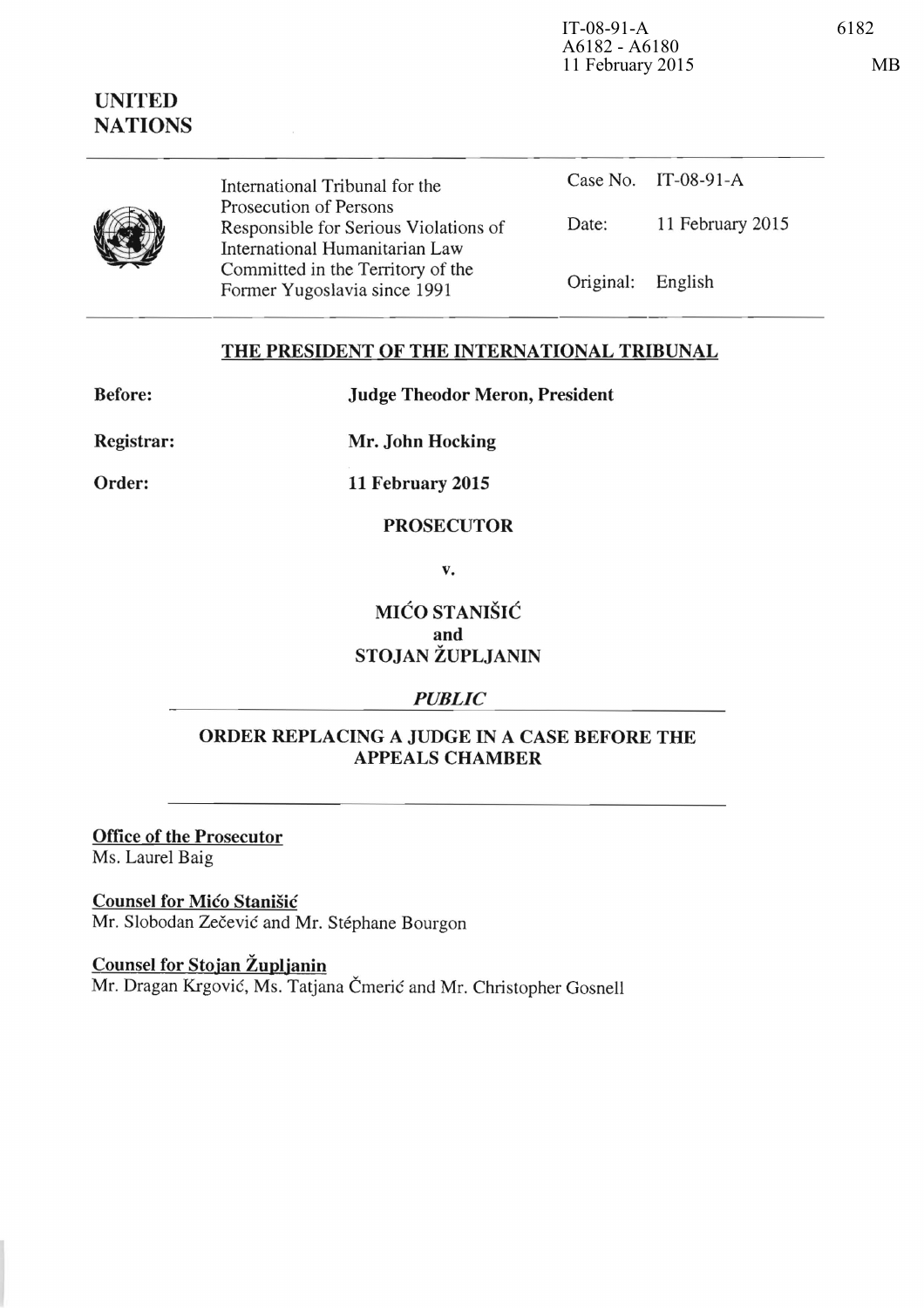**I, THEODOR MERON,** President of the International Tribunal for the Prosecution of Persons Responsible for Serious Violations of International Humanitarian Law Committed in the Territory of the former Yugoslavia since 1991 ("Tribunal");

**NOTING** the "Order Assigning Judges to a Case Before the Appeals Chamber", filed on 8 April 2013;

**NOTING** the "Order Replacing a Judge in a Case Before the Appeals Chamber", filed on 15 April 2014;

**NOTING** the "Order Replacing a Judge in a Case Before the Appeals Chamber", filed on 27 June 2014;

**NOTING** the "Order Replacing a Judge in a Case Before the Appeals Chamber", filed on 22 September 2014;<sup>1</sup>

**CONSIDERING** Articles 12(3) and 14(3) of the Statute of the Tribunal and Rule 108 of the Rules of Procedure and Evidence of the Tribunal ("Rules");

**CONSIDERING** that pursuant to Rule 19(A) of the Rules, the President of the Tribunal shall coordinate the work of the Chambers;

**NOTING** the composition of the Appeals Chamber of the Tribunal as set out in document IT/263/Rev. 7, issued on 16 December 2013;

**CONSIDERING** the appeal management and case distribution needs of the Tribunal;

**HEREBY ASSIGN,** effective immediately, Judge Bakhtiyar Tuzmukhamedov to replace Judge Patrick Robinson on the Bench seised of the present case; and

**HEREBY ORDER** that the Bench in *Prosecutor* v. *Mico Stanisic and Stojan Zupljanin,*  Case No. IT-08-91-A, shall therefore be composed as follows:

<sup>&</sup>lt;sup>1</sup> See also Corrigendum to Order Replacing a Judge in a Case Before the Appeals Chamber, 23 September 2014.